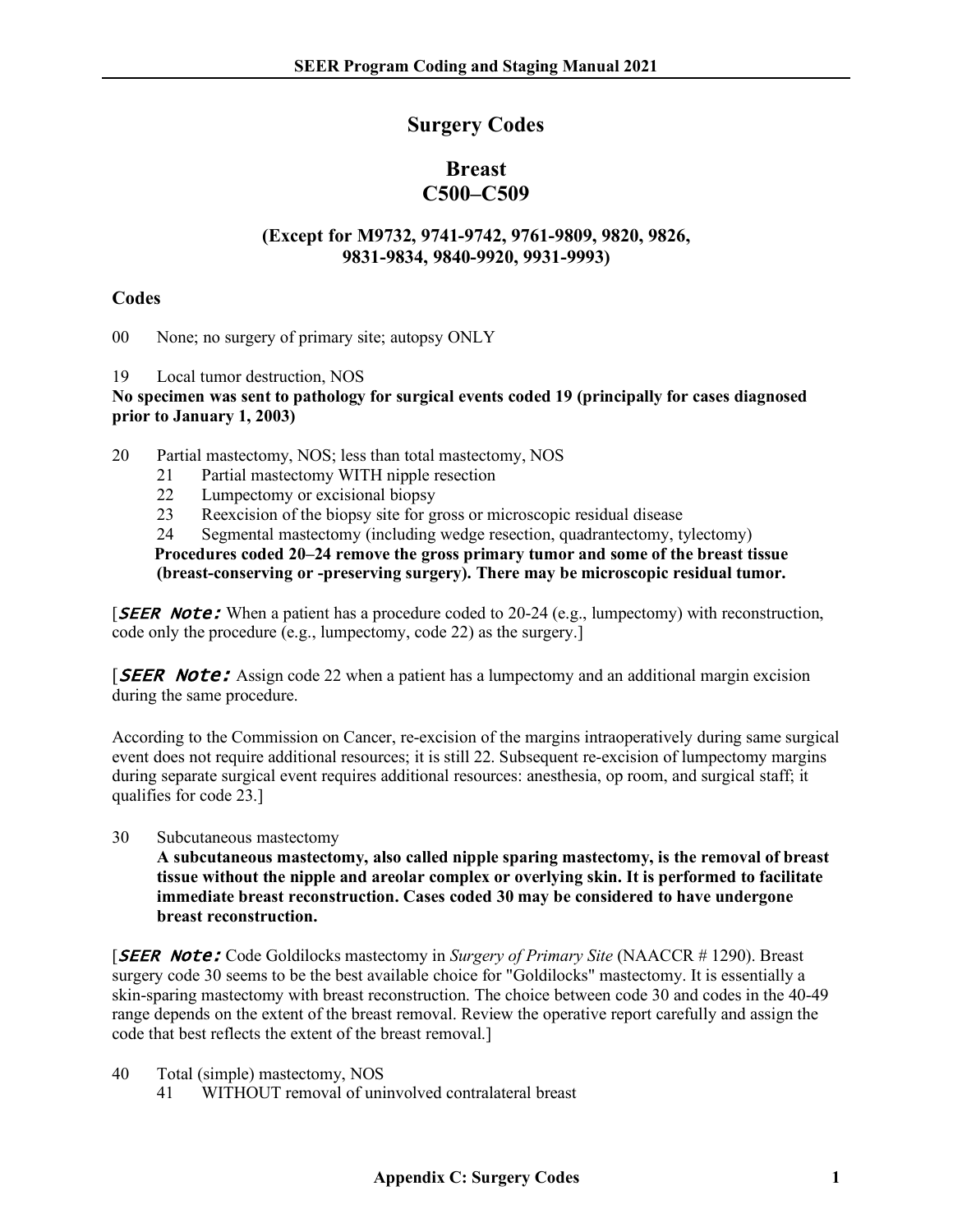- 43 Reconstruction, NOS
	- 44 Tissue
	- 45 Implant
	- 46 Combined (tissue and implant)
- 42 WITH removal of uninvolved contralateral breast
	- 47 Reconstruction, NOS
		- 48 Tissue
		- 49 Implant<br>75 Combin
		- Combined (tissue and implant)

**[SEER Note:** "Tissue" for reconstruction is defined as human tissue such as muscle (latissimus dorsi or rectus abdominis) or skin in contrast to artificial prostheses (implants). Placement of a tissue expander at the time of original surgery indicates that reconstruction is planned as part of the first course of treatment.]

**SEER Note:** Assign code 43 for a simple mastectomy with tissue expanders and acellular dermal matrix/AlloDerm. The tissue expander indicates preparation for reconstruction. The acellular dermal matrix/AlloDerm is not coded because, while they often accompany an implant procedure, they are not the principle element of reconstructive procedures. The principle elements would be tissue from the patient and/or prosthetics (e.g., gel implants).]

#### **A total (simple) mastectomy removes all breast tissue, the nipple, and the areolar complex. An axillary dissection is not done.**

For **single** primaries only, code removal of involved contralateral breast under the data item *Surgical Procedure of Other Site* (NAACCR Item # 1294).

**[SEER Note:** Example of single primary with removal of involved contralateral breast--Inflammatory carcinoma involving both breasts. Bilateral simple mastectomies. Code *Surgery of Primary Site* (NAACCR # 1290) 41 and code *Surgical Procedure of Other Site* (NAACCR # 1294) 1.]

If **contralateral breast** reveals a **second primary**, each breast is abstracted separately. The surgical procedure is coded 41 for the first primary. The surgical code for the contralateral breast is coded to the procedure performed on that site.

**SEER Note:** Placement of a tissue expander at the time of original surgery means that reconstruction is planned as part of the first course of treatment. When an expander is placed, code the mastectomy and reconstruction.]

Reconstruction that is planned as part of first course treatment is coded 43-49 or 75, regardless of whether it is done at the time of mastectomy or later.

**SEER Note:** Reconstruction may be done at the same time as the mastectomy or may be done later. Code 43-49, or 75 if the operative report or medical record states reconstruction will be done later, or if a tissue expander is inserted during the mastectomy procedure. Tissue expander insertion precedes reconstruction.]

76 Bilateral mastectomy for a single tumor involving both breasts, as for bilateral inflammatory carcinoma.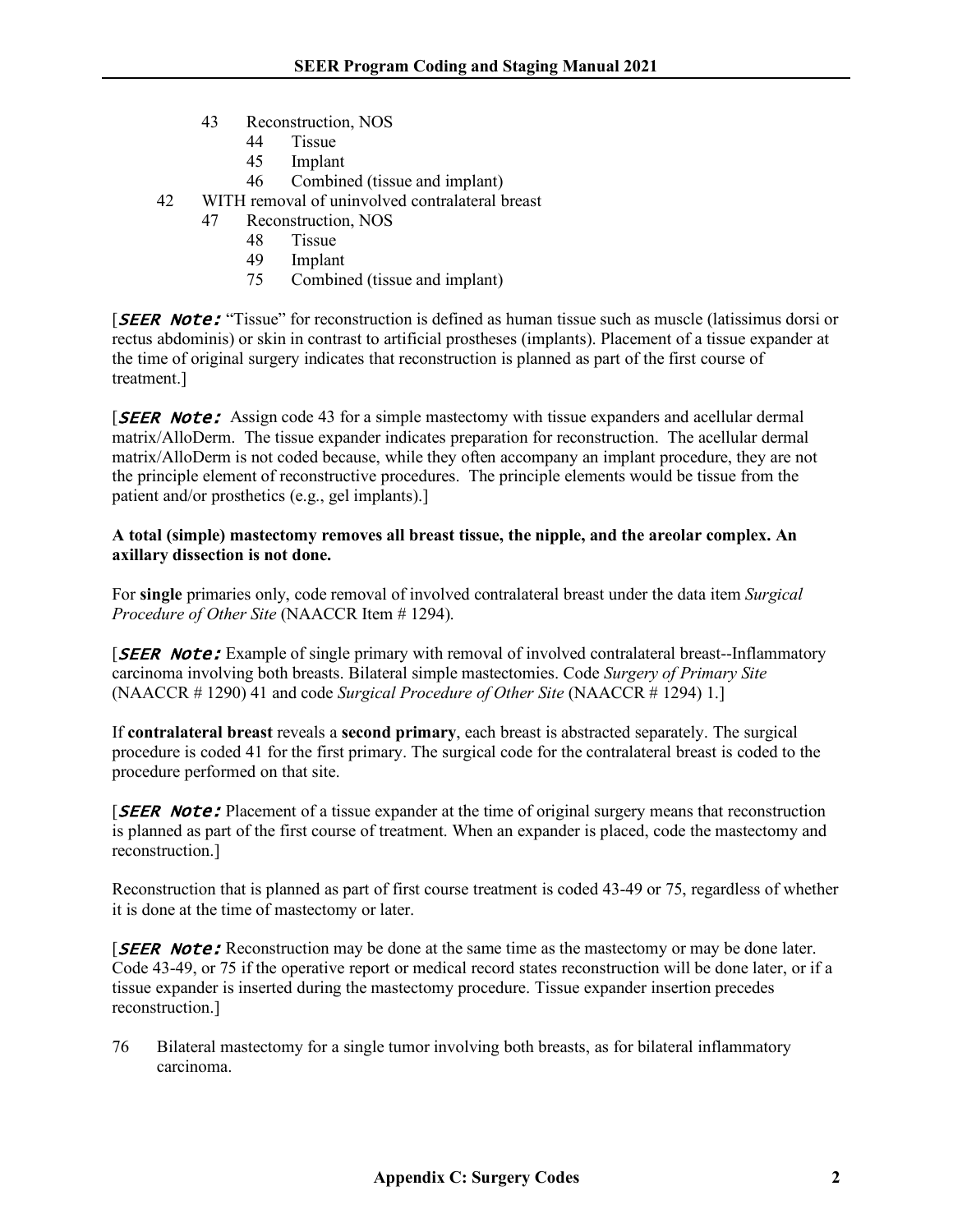[SEER Note: Assign code 76 for a more extensive bilateral mastectomy. Assign code 0 in *Surgical Procedure of Other Site* (NAACCR # 1294).

For a simple bilateral mastectomy, assign code 41 with code 1 in *Surgical Procedure of Other Site* (NAACCR # 1294).]

- 50 Modified radical mastectomy
	- 51 WITHOUT removal of uninvolved contralateral breast
		- 53 Reconstruction, NOS
			- 54 Tissue
				- 55 Implant
				- 56 Combined (tissue and implant)
	- 52 WITH removal of uninvolved contralateral breast
		- 57 Reconstruction, NOS
			- 58 Tissue
			- 59 Implant
			- 63 Combined (tissue and implant)

Removal of all breast tissue, the nipple, the areolar complex, and variable amounts of breast skin in continuity with the axilla. The specimen may or may not include a portion of the pectoralis major muscle.

**[SEER Note:** "In continuity with" or "en bloc" means that all the tissues were removed during the same procedure, but not necessarily in a single specimen. "Tissue" for reconstruction is defined as human tissue such as muscle (latissimus dorsi or rectus abdominis) or skin in contrast to artificial prostheses (implants). Placement of a tissue expander at the time of original surgery indicates that reconstruction is planned as part of the first course of treatment.

Code the most invasive, extensive, or definitive surgery in *Surgery of Primary Site* (NAACCR # 1290).

Assign code 51 or 52 if a patient has an excisional biopsy and axillary dissection followed by a simple mastectomy during the first course of therapy. Code the cumulative result of the surgeries, which is a modified radical mastectomy in this case.]

If **contralateral breast** reveals a **second primary**, each breast is abstracted separately. The surgical procedure is coded 51 for the first primary. The surgical code for the contralateral breast is coded to the procedure performed on that site.

For **single** primaries only, code removal of involved contralateral breast under the data item *Surgical Procedure of Other Site* (NAACCR Item # 1294).

- 60 Radical mastectomy, NOS
	- 61 WITHOUT removal of uninvolved contralateral breast
		- 64 Reconstruction, NOS
			- 65 Tissue
			- 66 Implant
			- 67 Combined (tissue and implant)
	- 62 WITH removal of uninvolved contralateral breast
		- 68 Reconstruction, NOS
			- 69 Tissue
			- 73 Implant
			- 74 Combined (tissue and implant)